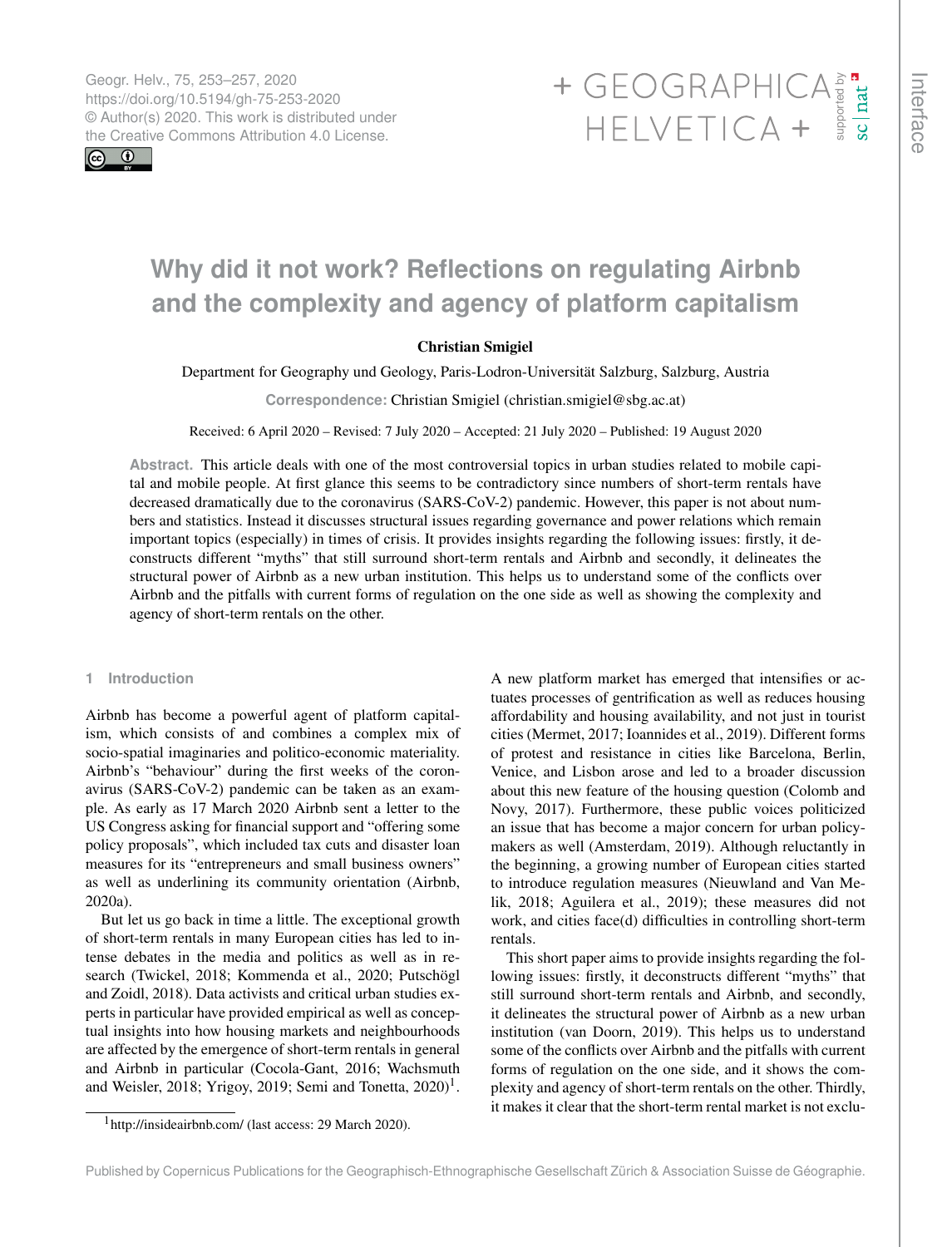sively an urban topic but needs consideration from a multiscalar as well as a multidimensional perspective. Therefore, geography has much to offer in terms of an analytical perspective, which could help to deepen the understanding of this frontrunner of digital capitalism.

# **2 Deconstructing myths about short-term rentals and Airbnb**

This chapter discusses socio-economic as well as institutional issues that surround short-term rentals and have accompanied the growth of Airbnb in the last years. Together they form a complex set of motives, discourse and constraints that have strengthened the material and symbolic meaning of short-term rentals.

### 2.1 Is it really about sharing?

The image of being a sharing economy frontrunner has become a trademark of Airbnb since it has been repeated frequently by Airbnb itself as well as by articles in the media and research (Airbnb, 2020b; Guttentag, 2013). In particular the founding myth of two young guys renting out their air mattresses in order to cope with the high housing prices in San Francisco is present in almost all types of analyses regarding the largest global short-term rental platform, and it is used to construct the image of a "socially responsible business". On the other hand Airbnb has been successfully acquiring millions in venture capital and buying out competitors since the very beginning, something that has helped to professionalize and to expand its business activities worldwide. Triggered by generalized low interest rates in the aftermath of the 2008 global economic crisis and low rates of return on a wide range of established financial assets, investors shifted towards upcoming technologically driven business models such as Airbnb (Srnicek, 2017).

Apart from these macroeconomic parameters, one has to pose a more general question of what "sharing" actually means in the case of Airbnb. By scrutinizing the idea of the sharing economy, Crommelin et al. (2018) argue that Airbnb has globalized new forms of "sharing" in a way that nevertheless requires ownership or effective control of housing first of all. Empirically this is reflected in the dominance of Airbnb hosts that have multiple listings in many major European short-term rental markets (Adamiak, 2018; Cocola-Gant and Gago, 2019). Moreover, commercial providers tend to get the highest revenues and dominate short-term rental markets in quite different types of cities (Mermet, 2017; Wachsmuth and Weisler, 2018; Grisdale, 2019; Smigiel et al., 2019). Additionally, recent studies illustrate the increase in corporate Airbnb investors and transnational capital that moves to formerly hidden housing markets (Cocola-Gant and Gago, 2019). This all shows that a deepening of the commodification of housing has taken place, which the "sharing" discourse tends to obscure. Micro-entrepreneurship is one essential form that describes the outcome of short-term renting as well as capturing the business idea of Airbnb (Stabrowski, 2017; Leoni and Parker, 2019). Moreover, Airbnb has constructed a profit-oriented "sharing" business that consists of numerous rules, regulations, and a quite hierarchical setting (see Sect. 3). Contrary to the discourse of sharing, these portrayed features illustrate quite particular power structures that need to be analysed.

## 2.2 Short-term rentals help the middle class and lower inequality?

Nathan Blecharczyk, one of the co-founders of Airbnb, recently stated that Airbnb helps to "protect housing and makes it easier for more hosts to pay more tax" (Blecharczyk, 2019). The previously mentioned letter to the US Congress argues that a large number of Airbnb hosts "depend on their Airbnb income to meet their monthly needs" (Airbnb, 2020a). Another often-repeated claim by Airbnb is that the platform helps middle-class households to cope with high housing prices and lowers inequality, as Stabrowski (2017) depicts. Besides public statements, Airbnb has founded different types of community initiatives in order to substantiate these claims. Home-sharing clubs as well as the Airbnb Citizen initiative are outcomes of this effort. In all kinds of initiatives and policy statements, Airbnb is using and referring to imaginary ideas of an urban middle  $class<sup>2</sup>$  $class<sup>2</sup>$  $class<sup>2</sup>$ . While it might be true that in some cities low- or middle-income households get additional income from home-sharing, there is no empirical evidence that lower- or middle-income households do profit generally. In contrast, in-depth studies conducted in different urban environments illustrate the opposite. First, the number of classical home-sharers<sup>[3](#page-1-1)</sup> is rather low, and second, commercial hosts dominate in terms of market share as well as revenues (Grisdale, 2019). Consequently, housing units are withdrawn from the regular (long-term) rental market and shifted to the short-term rental market since landlords can generate significantly higher profits from short-term renting (Smigiel et al., 2019). This structural shift in housing can be explained with reference to the rent-gap theory. A new shortterm rent gap is created in a very short period of time since Airbnb allows higher revenues without former investment or depreciation (Yrigoy, 2019; Wachsmuth and Weisler, 2018). Moreover, short-term rentals have increased the volatility or flexibility of housing as an asset since Airbnb landlords can change the duration of rent, adapt the offer in terms of changed market conditions, or decide to sell the property (Cocola-Gant, 2020). Therefore, short-term rentals lead to a deepening of the commodification of housing, which results in increased profits from housing in shorter periods of time.

<span id="page-1-1"></span><span id="page-1-0"></span><sup>2</sup><https://www.airbnbcitizen.com/> (last access: 29 March 2020).

<sup>&</sup>lt;sup>3</sup>The vast majority of listings are entire apartments or houses. Private rooms or shared rooms are of minor importance as data on AirDNA indicate throughout Europe.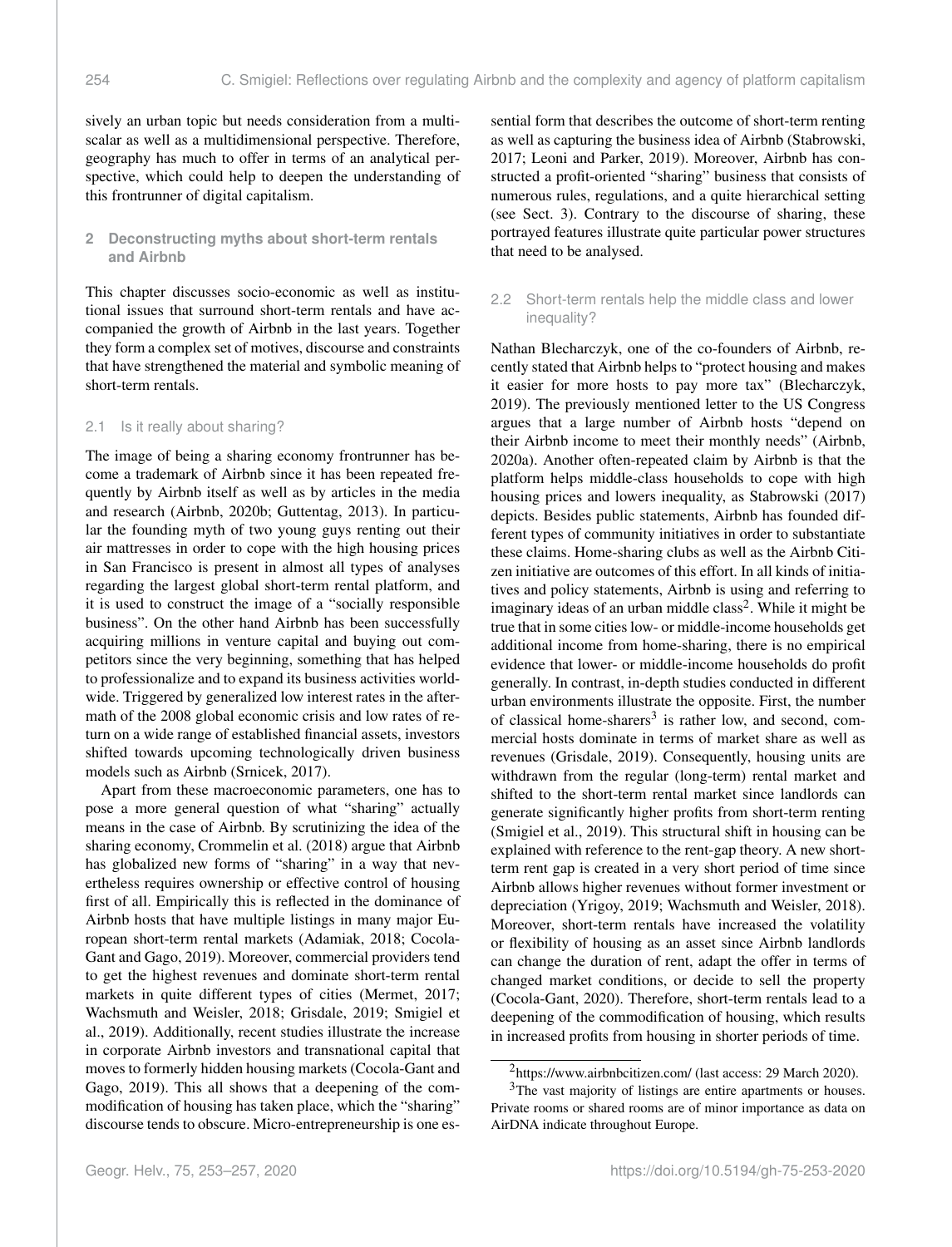Last but not least, Airbnb is a highly unevenly distributed phenomenon that mostly affects inner-city areas (Roelofsen, 2018; Gurran and Phibbs, 2017). Therefore, it is driving up housing prices of particular segments of local housing markets, which makes it especially difficult for lower- and middle-income households to afford housing or to change flats (Barron et al., 2017).

#### 2.3 Is Airbnb an "information service"?

On 19 December 2019 the Court of Justice of the EU (CJEU) ruled that "France cannot require Airbnb to hold an estate agent's professional licence as it did not notify the Commission of that requirement in accordance with the Directive on electronic commerce" (CURIA, 2019). The recent decision of the CJEU marks an important victory for Airbnb since the highest European court ruled in favour of Airbnb. In a nutshell, the global short-term rental platform has been classified as an 'information society service' and not as a real estate agency and is therefore protected by EU law. The CJEU mentioned three reasons for this categorization of Airbnb. First, Airbnb does not directly provide accommodation. Second, Airbnb "is in no way indispensable to the provision of accommodation services, since the guests and hosts have a number of other channels in that respect, some of which are long-standing" (CURIA, 2019). And third, the EU court did not see any signs that Airbnb dictates prices. Although this short paper cannot go into detail and provide a profound critique of the decision and its circumstances, it is remarkable that the CJEU followed Airbnb's argumentation of being a neutral platform and a "digital catalyser". The judgement seems to misunderstand and underestimates the meaning of a platform as a regulator and stimulator (Leoni and Parker, 2019). Platforms create new markets since they "add value both to what is brought into the platform and to the platform itself" (Bratton 2016, p. 41 cit. by van Doorn, 2019). Therefore, they occupy a powerful position. For example, Airbnb holds a dominant position as it has an average market share of 80 %–95 % in many European cities. Moreover, the CJEU decision did not consider Airbnb's agenda-setting, lobbying, regulatory approaches, in short, its political or institutional power, as the following chapter points out. Last but not least the CJEU decision is based on an outdated EU Directive that had been introduced almost a decade before Airbnb started to disrupt housing markets Europe-wide<sup>[4](#page-2-0)</sup>.

#### **3 Airbnb as a global and institutional player**

When considering Airbnb's impact on housing and urban tourism as well as its external (agenda-setting, lobbying) and internal political activities (e.g. bureaucratic control system), one can speak of a new (urban) institution. By analysing the history and orientation of Airbnb community programmes, van Doorn (2019) convincingly argues that Airbnb has become a new "regulatory entrepreneur". In fact, the aim of different political, economic, and social activities is not primarily to avoid regulations, to pay less tax, or to shape policy debates, but "Airbnb seeks to becoming increasingly infrastructural" (van Doorn, 2019). This also sheds a different light on public activities such as the Open Homes programme, partnerships, or the Airbnb Policy Tool Chest for local policymakers. They are oriented to create a certain "democratic legitimacy" that helps Airbnb to achieve an essential role in the urban fabric.

However, this is by far a one-dimensional process. As the previous chapter has shown, the EU legal framework and especially the EU Commission have supported and strengthened Airbnb's position. The economic perspective prevails as, in all statements and documents in recent years, the EU Commission has praised Airbnb as a frontrunner of the "col-laborative economy"<sup>[5](#page-2-1)</sup>. Moreover, there are national as well as local actors (e.g. economic and tourism departments) that support Airbnb. In some municipalities "the sharing economy" has even become part of the political agenda (Aguilera et al., 2019). On the other hand, Airbnb has used its multiscalar setting as a global company in order to bypass local and national restrictions. In fact, Airbnb is using its Irish license in order to outplay the data restrictions and tax regulations of other EU countries.

Internally, Airbnb is using its big data on transactions, reviews, and communications in order to not only govern the platform but primarily to increase the performance or "efficiency" of the users, as a netnographic study shows (Leoni and Parker, 2019). In contrast to its collaborative and democratic attitude, Airbnb exercises top-down bureaucratic control via technology and accountability.

### **4 Concluding reflections on regulations**

The majority of cities have welcomed and even supported the growth of short-term rentals for some time. First, urban tourism has become an important source of income for many cities after the global financial crisis of 2008. This includes different types of tourism and guests as well as the fact that tourism is used to change the image of cities in order to attract capital investments. Second, Airbnb and other short-term rental platforms emerged only recently and started to surge in the last 5 years. Third, they are changing housing markets by utilizing legal grey zones at different scales. These are some elements that still hinder effective regulation. However, a number of cities have recently started to introduce regulations that range mainly from density and temporal restrictions to zoning of short-term rentals (Aguilera et al., 2019; Nieuwland and Van Melik, 2018; Dredge et al.,

<span id="page-2-0"></span><sup>&</sup>lt;sup>4</sup>Currently, there are negotiations to displace the outdated Directive 2000/31 by the Digital Services Act.

<span id="page-2-1"></span><sup>5</sup>[https://ec.europa.eu/commission/presscorner/detail/en/ip\\_20\\_](https://ec.europa.eu/commission/presscorner/detail/en/ip_20_194) [194](https://ec.europa.eu/commission/presscorner/detail/en/ip_20_194) (last access: 4 April 2020).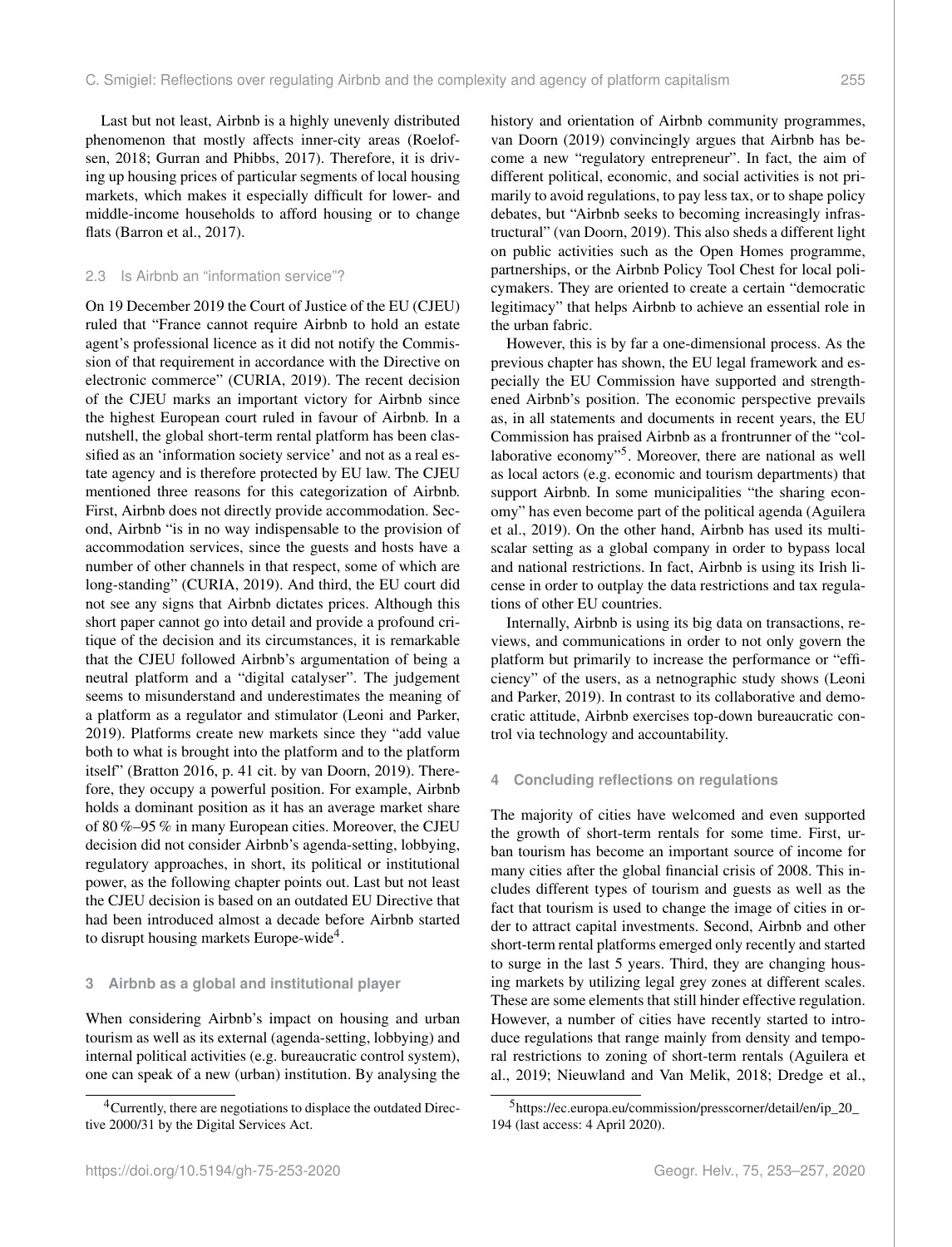2016). There is a diversity of policy responses in European cities that also depend on the actors and alliances that politicized the short-term rental issue (Aguilera et al., 2019). Although there are many regulations in place, they lack feasibility. First, municipalities lack people who are able to control the regulations. Second, many regulations are small-sized "solutions" that do not address the issue properly<sup>[6](#page-3-0)</sup>. Third, regulations, as well as the public discourse, tend to focus on topics such as local tax avoidance or the supposed misuse of social housing by Airbnb hosts, topics that do not take into account the actual power relations. In fact, most regulations do not tackle the commercialization of short-term rentals or fail to address the institutional setting that helps big platforms to operate. Instead, existing rules create a bureaucratization which tends to favour professional hosts and pushes out home-sharers. To sum up, one of the major pitfalls of current forms of policy response is that they address short-term rentals as a specific topic without including it in the wider frame of housing or economic policies. Additionally, the outsourcing of labour is not tackled at all since the image of platform capitalism as a form of empowerment and entrepreneurship determines policy responses.

Last but not least, public municipalities lack the data to know where and how to regulate. This is due to the fact that Airbnb does not share detailed data sets as they are their most important assets. However, this reflects a failure of governance since there is hardly any coordination among the different political bodies in Europe.

**Data availability.** No data sets were used in this article.

**Competing interests.** The author declares that there is no conflict of interest.

**Review statement.** This paper was edited by Nadine Marquardt and reviewed by one anonymous referee.

#### **References**

- Adamiak, C.: Mapping Airbnb supply in European cities, Ann. Tourism. Res., 71, 67-71, https://doi.org[/10.1016/j.annals.2018.02.008,](https://doi.org/10.1016/j.annals.2018.02.008) 2018.
- Aguilera, T., Artioli, F., and Colomb, C.: Explaining the diversity of policy responses to platform-mediated short-term rentals in European cities: A comparison of Barcelona, Paris and Milan, Environ. Plan. A, https://doi.org[/10.1177/0308518x19862286,](https://doi.org/10.1177/0308518x19862286) in press, 2019.
- Airbnb: Advocating on Behalf of our US Host Community, available at: [https://news.airbnb.com/](https://news.airbnb.com/advocating-on-behalf-of-our-us-host-community/)

<span id="page-3-0"></span><sup>6</sup>[For example, temporal restrictions allow short-term renting for](https://news.airbnb.com/advocating-on-behalf-of-our-us-host-community/) [a certain period of the year \(up to 3 or 4 months\) without providing](https://news.airbnb.com/advocating-on-behalf-of-our-us-host-community/) [effective monitoring.](https://news.airbnb.com/advocating-on-behalf-of-our-us-host-community/)

[advocating-on-behalf-of-our-us-host-community/](https://news.airbnb.com/advocating-on-behalf-of-our-us-host-community/) (last access: 31 March 2020), 2020a.

- Airbnb: Fast Facts Airbnb Newsroom: available at: [https://news.](https://news.airbnb.com/fast-facts/) [airbnb.com/fast-facts/](https://news.airbnb.com/fast-facts/) (last access: 29 March 2020), 2020b.
- Amsterdam, C. O.: Press release "Cities alarmed about European protection of holiday rental", available at: [https://www.amsterdam.nl/nieuwsarchief/persberichten/2019/](https://www.amsterdam.nl/nieuwsarchief/persberichten/2019/persberichten-laurens-ivens/press-release-cities-alarmed-about/) [persberichten-laurens-ivens/press-release-cities-alarmed-about/](https://www.amsterdam.nl/nieuwsarchief/persberichten/2019/persberichten-laurens-ivens/press-release-cities-alarmed-about/) (last access: 31 March 2020), 2019.
- Barron, K., Kung, E., and Proserpio, D.: The Effect of Home-Sharing on House Prices and Rents: Evidence from Airbnb, SSRN, https://doi.org[/10.2139/ssrn.3006832](https://doi.org/10.2139/ssrn.3006832) 2017.
- Blecharczyk, N.: Airbnb Responds to EU Court Decision, available at: [https://news.airbnb.com/](https://news.airbnb.com/airbnb-responds-to-eu-court-decision/) [airbnb-responds-to-eu-court-decision/](https://news.airbnb.com/airbnb-responds-to-eu-court-decision/) (last access: 20 March 2020), 2019.
- Cocola-Gant, A.: Holiday rentals: the new gentrification battlefront, Sociol. Res. Online, 21, 10, https://doi.org[/10.5153/sro.4071,](https://doi.org/10.5153/sro.4071) 2016.
- Cocola-Gant, A.: Short-term rentals, Covid-19 and platform capitalism, available at: [http://www.albasud.org/blog/en/1220/](http://www.albasud.org/blog/en/1220/short-term-rentals-covid-19-and-platform-capitalism) [short-term-rentals-covid-19-and-platform-capitalism,](http://www.albasud.org/blog/en/1220/short-term-rentals-covid-19-and-platform-capitalism) last access: 25 June 2020.
- Cocola-Gant, A., and Gago, A.: Airbnb, buy-to-let investment and tourism-driven displacement: A case study in Lisbon, Environ. Plan. A, https://doi.org[/10.1177/0308518X19869012,](https://doi.org/10.1177/0308518X19869012) in press, 2019.
- Colomb, C. and Novy, J.: Protest and resistance in the tourist city, in: xiv, Contemporary geographies of leisure, tourism and mobility, Routledge, 343 pp., 2017.
- Crommelin, L., Troy, L., Martin, C., and Pettit, C.: Is Airbnb a Sharing Economy Superstar? Evidence from Five Global Cities, Urban Policy Res., 36, 429–444, https://doi.org[/10.1080/08111146.2018.1460722,](https://doi.org/10.1080/08111146.2018.1460722) 2018.
- CURIA: France cannot require Airbnb to hold an estate agent's professional licence as it did not notify the Commission of that requirement in accordance with the Directive on electronic commerce, in: Judgment in Case C-390/18 Airbnb Ireland, EU, 2019.
- Dredge, D., Gyimóthy, S., Birkbak, A., Jensen, T. E., and Madsen, A.: The impact of regulatory approaches targeting collaborative economy in the tourism accommodation sector: Barcelona, Berlin, Amsterdam and Paris, Impulse Paper No. 9 prepared for the European Commission DG GROWTH, SSRN, available at: [https://papers.ssrn.com/sol3/papers.cfm?abstract\\_](https://papers.ssrn.com/sol3/papers.cfm?abstract_id=2853564) [id=2853564](https://papers.ssrn.com/sol3/papers.cfm?abstract_id=2853564) (last access: 29 March 2020), 2016.
- Grisdale, S.: Displacement by disruption: short-term rentals and the political economy of "belonging anywhere" in Toronto, Urban Geogr., https://doi.org[/10.1080/02723638.2019.1642714,](https://doi.org/10.1080/02723638.2019.1642714) in press, 2019.
- Gurran, N. and Phibbs, P.: When Tourists Move In: How Should Urban Planners Respond to Airbnb?, J. Am. Plan. Assoc., 83, 80–92, https://doi.org[/10.1080/01944363.2016.1249011,](https://doi.org/10.1080/01944363.2016.1249011) 2017.
- Guttentag, D.: Airbnb: disruptive innovation and the rise of an informal tourism accommodation sector, Curr. Issu. Tour., 18, 1192– 1217, https://doi.org[/10.1080/13683500.2013.827159,](https://doi.org/10.1080/13683500.2013.827159) 2013.
- Ioannides, D., Roeslmaier, M., and van der Zee, E.: Airbnb as an instigator of 'tourism bubble' expansion in Utrecht's Lombok neighbourhood, Tourism Geogr., 21, 822–840, https://doi.org[/10.1080/14616688.2018.1454505,](https://doi.org/10.1080/14616688.2018.1454505) 2019.